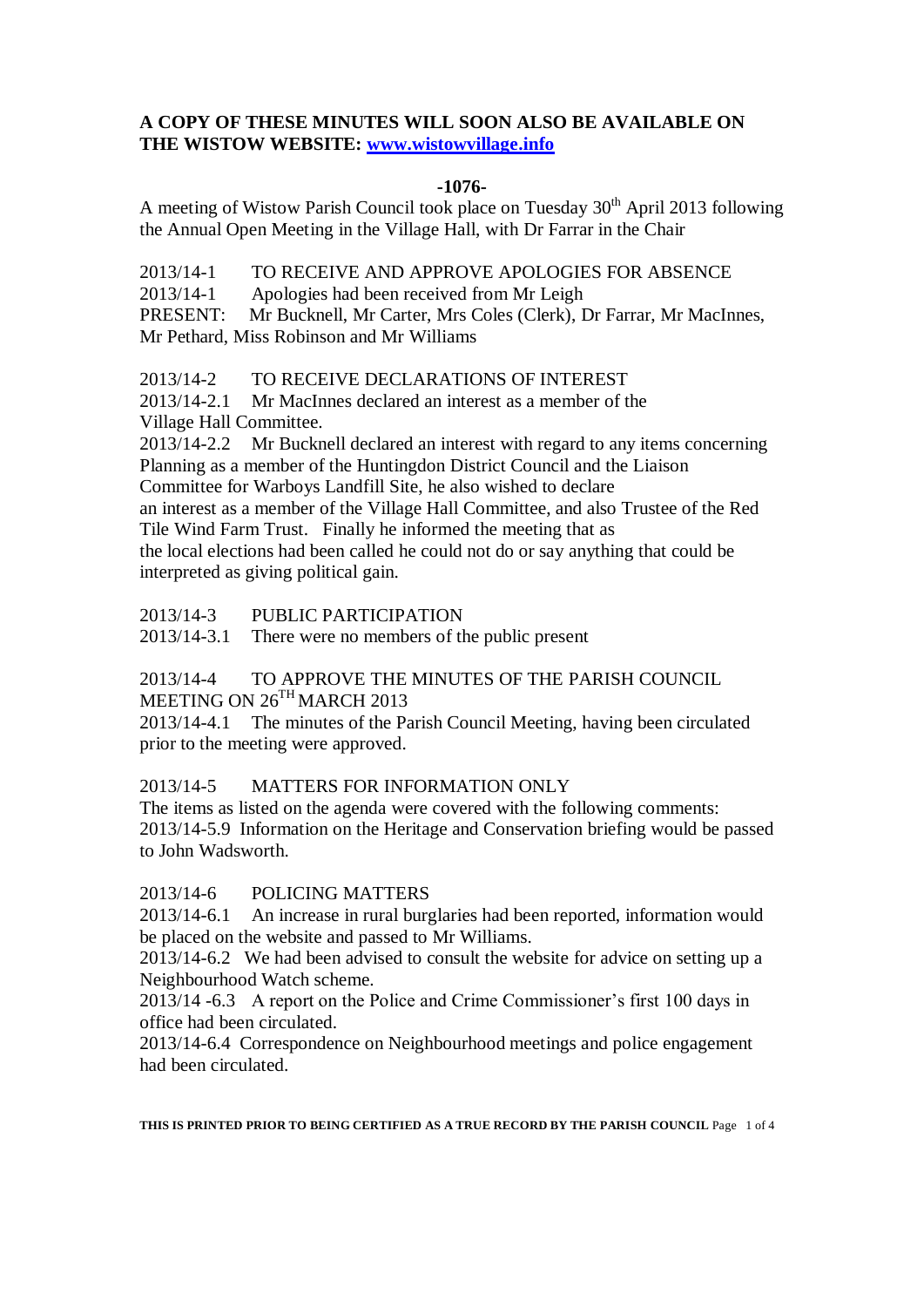#### -1077-

#### 2013/14-7 RECEIVE REPORTS FROM COUNTY AND DISTRICT **COUNCILLORS**

2013/14-7.1 Mr Lucas had already given apologies as he was standing down. 2013/14-7.2 Mr Bucknell reported that income from business rates will now be staying in the Community and split between District and County. Income to Parishes comes from CIL, 15% of which will go to the Parish.

2013/14-7.3 Mr Pethard reported that he will be attending the Heritage and Conservation briefing and will report back.

#### 2013/14-8 FINANCE

a) to approve the financial statement and cashflow prediction for 2013/14

2013/14-8.1 This had been circulated to Councillors present

prior to the meeting, there were no further comments and it was unanimously agreed

b) to approve payments of outstanding amounts

2013/14-8.2 There were no outstanding payments

c) Renewal paperwork had been received from CAPALC for the sum of £179.06. It was agreed to renew and the Clerk would prepare the paperwork for the next meeting as it was not due until June.

d) Income had been received as follows:

Recycling £75.30 HDC Grant £352 VAT rebate £1015.18

#### 2013/14-9 CORRESPONDENCE

2012/13-9.1 A letter would be drafted to Mr Sansum regarding the removal of the telephone box and the slow down sign on bridge.

2013/14-9.5 The Clerk would complete the 'Clustering' form with regard to the shared Code of Conduct Training.

The other items required no further action.

2013/14-10 TO CONSIDER ANY PLANNING APPLICATIONS RECEIVED 2013/14-10.1 1300351LBC Removal of first floor window in south end gable wall and replacement to match existing blackened feather edged timber. Porch House, Manor Street. Approval was recommended.

#### 2012/13-11 HIGHWAY WARDEN'S REPORT

2013/14-11.1 Ditch clearance at entrance to village. Dr Mainwaring had cleared the debris close to the allotments and Wistow in Bloom were clearing the other side with the cooperation of Richard Stokes.

2013/14-11.2 Building access on the Green, Tony King had approached Mr Matthews and asked him to clear the building materials from the Green. It was also being used as access to the site by lorries. Dr Farrar would write to Mr Matthews and ask him to clear and reinstate the Green.

2013/14-11.3 Ms Robinson confirmed that all potholes had been reported but that there were budgetary constrictions on Highways. She had progressed the repair of the slow sign on the bridge. Mr Williams expressed his dissatisfaction at the time it is

**THIS IS PRINTED PRIOR TO BEING CERTIFIED AS A TRUE RECORD BY THE PARISH COUNCIL** Page 2 of 4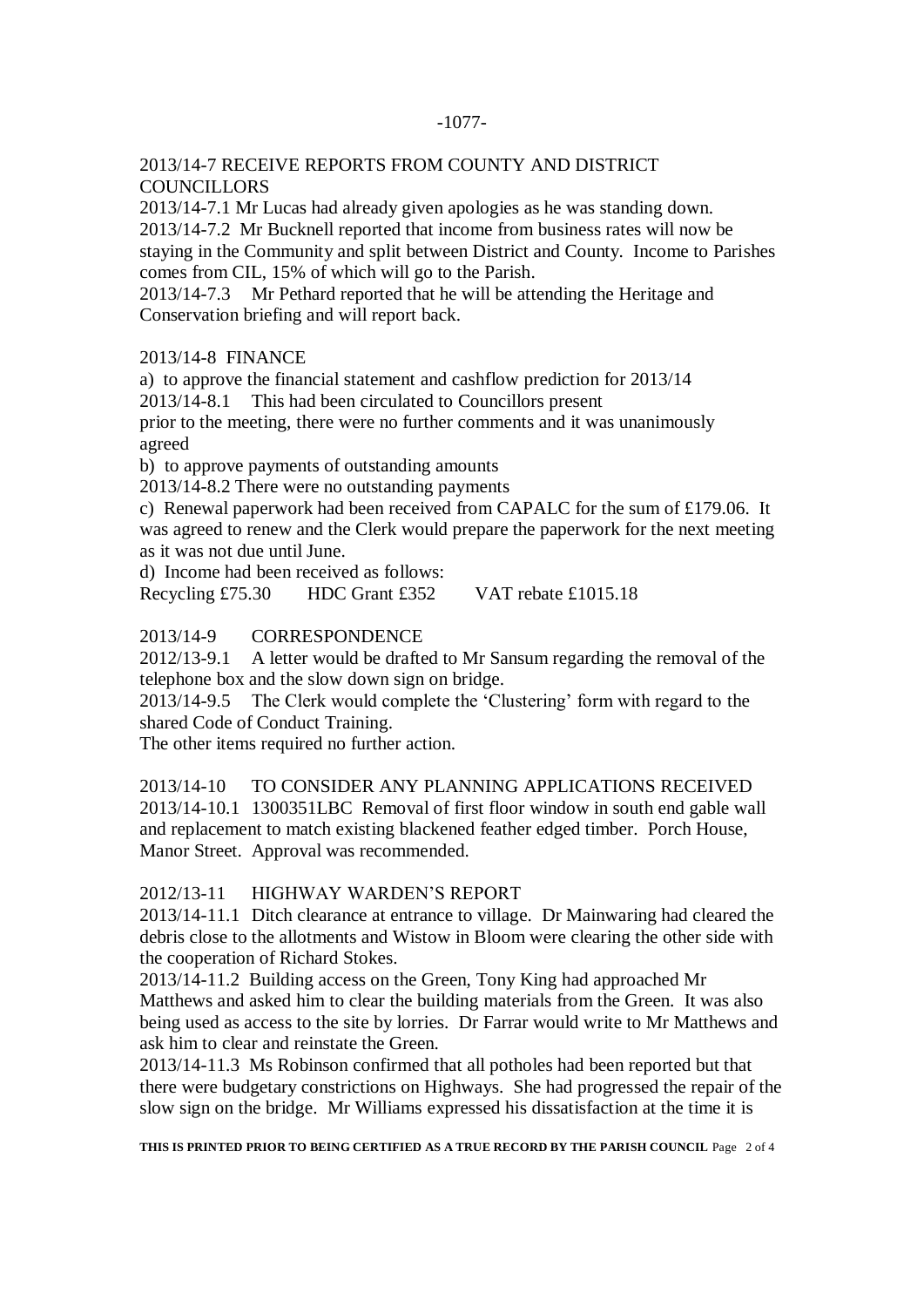taking to repair the sign and suggested that Mr Bucknell should be involved to apply some pressure. The majority opinion was that Ms Robinson had established a good working relationship with Highways and that interference could be a set back. It was therefore agreed that Ms Robinson would use her contacts to progress the repair.

#### 2013/14-12 UPDATE ON PLAYGROUND

2013/14-12.1 No quotes had yet been received for the repair to the path, Mr MacInnes would chase.

2013/14-12.2 The bin liner was missing on the bin near the clothes bank. Mr McInnes would get it removed.

2013/14-12.3 There was a significant amount of rubbish in the ditch, the Clerk would liaise with the WI tidy up. Mr Pethard would provide bags, gloves and grabbers where available.

2013/14-12.4 Mr MacInnes had sprayed the path but asked if he could purchase an electric sprayer so that he can undertake this work on a regular basis. He also asked if the Parish Council could purchase a battery strimmer so that he can strim weeds around the playground and at other points around the village. It was generally felt that this was a significant amount of work to take on and also we would need to check how we stand with Insurance.

## 2013/14-13 FEEDBACK FROM OPEN MEETING

2013/14-13-1 Feedback appeared to be generally positive but the turn out was always disappointing. Mrs Bance's suggestion of a flyer round the village would be taken on board for next year.

# 2013/14-14 ANNUAL AUDIT

2013/14-14.1 The accounting statements had already been circulated and were unanimously approved.

2013/14-14.2 The Governance Statement was read and unanimously approved. 2013/14-14.3 It was confirmed that the accounts were now ready for internal audit and it was agreed that they should be passed to Mrs Pye.

# 2013/14-15 BUS SHELTER

2012/13-15.1 Several options were discussed regarding the bus shelter and whether a repair should be carried out rather than a rebuild. It was agreed that the Clerk would find out whether funds were still available from the Community Fund and what would be acceptable.

## 2013/14-16 PARISH PLAN ACTION PLAN WORKING PARTIES FEEDBACK AND UPDATE

- a) Litter Mr MacInnes, nothing further to report
- b) Countryside Mr Carter, nothing to report.
- c) Village Hall Mr MacInnes, nothing further to report

d) Parish Plan Review – Mr Carter would work on the information to be circulated round the village.

. **THIS IS PRINTED PRIOR TO BEING CERTIFIED AS A TRUE RECORD BY THE PARISH COUNCIL** Page 3 of 4